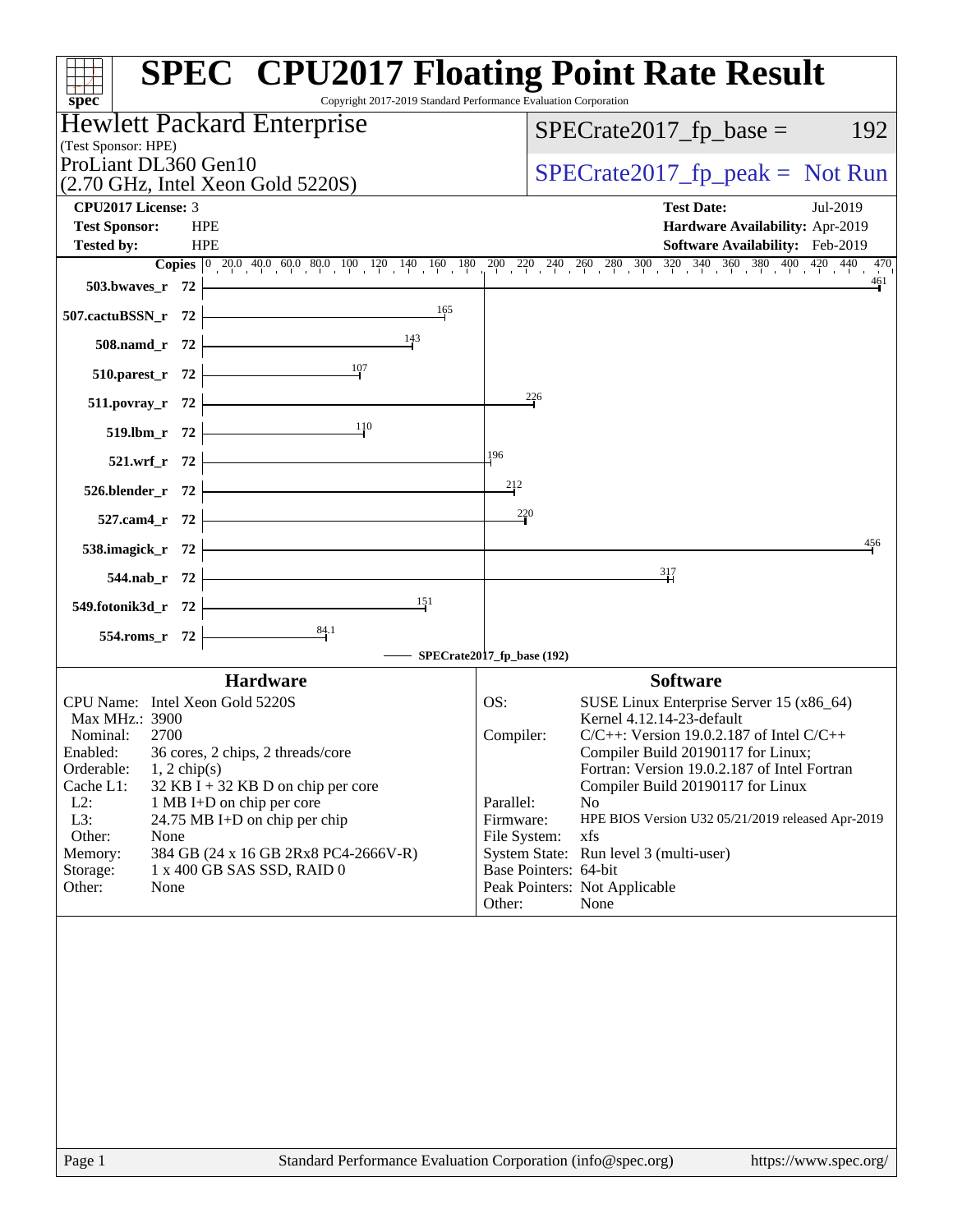Copyright 2017-2019 Standard Performance Evaluation Corporation

## Hewlett Packard Enterprise

(Test Sponsor: HPE)

**[spec](http://www.spec.org/)**

(2.70 GHz, Intel Xeon Gold 5220S) ProLiant DL360 Gen10  $SPECTA 5220S$   $SPIC 145220S$   $SPIC 145220S$ 

 $SPECTate2017<sub>fr</sub> base = 192$ 

**[CPU2017 License:](http://www.spec.org/auto/cpu2017/Docs/result-fields.html#CPU2017License)** 3 **[Test Date:](http://www.spec.org/auto/cpu2017/Docs/result-fields.html#TestDate)** Jul-2019 **[Test Sponsor:](http://www.spec.org/auto/cpu2017/Docs/result-fields.html#TestSponsor)** HPE **[Hardware Availability:](http://www.spec.org/auto/cpu2017/Docs/result-fields.html#HardwareAvailability)** Apr-2019 **[Tested by:](http://www.spec.org/auto/cpu2017/Docs/result-fields.html#Testedby)** HPE **[Software Availability:](http://www.spec.org/auto/cpu2017/Docs/result-fields.html#SoftwareAvailability)** Feb-2019

### **[Results Table](http://www.spec.org/auto/cpu2017/Docs/result-fields.html#ResultsTable)**

|                          | <b>Base</b>   |                |                |                |            |                | <b>Peak</b> |               |                |              |                |              |                |              |
|--------------------------|---------------|----------------|----------------|----------------|------------|----------------|-------------|---------------|----------------|--------------|----------------|--------------|----------------|--------------|
| <b>Benchmark</b>         | <b>Copies</b> | <b>Seconds</b> | Ratio          | <b>Seconds</b> | Ratio      | <b>Seconds</b> | Ratio       | <b>Copies</b> | <b>Seconds</b> | <b>Ratio</b> | <b>Seconds</b> | <b>Ratio</b> | <b>Seconds</b> | <b>Ratio</b> |
| 503.bwayes r             | 72            | 1564           | 462            | 1570           | 460        | 1567           | 461         |               |                |              |                |              |                |              |
| 507.cactuBSSN r          | 72            | 553            | 165            | 554            | 165        | 553            | 165         |               |                |              |                |              |                |              |
| $508$ .namd $r$          | 72            | 479            | 143            | 479            | 143        | 479            | 143         |               |                |              |                |              |                |              |
| 510.parest_r             | 72            | 1759           | 107            | 1764           | 107        | 1763           | 107         |               |                |              |                |              |                |              |
| 511.povray_r             | 72            | 747            | 225            | 745            | 226        | 745            | 226         |               |                |              |                |              |                |              |
| 519.lbm r                | 72            | 691            | 110            | 691            | <b>110</b> | 693            | 110         |               |                |              |                |              |                |              |
| $521$ .wrf r             | 72            | 822            | 196            | 823            | 196        | 822            | 196         |               |                |              |                |              |                |              |
| 526.blender r            | 72            | 517            | 212            | 516            | 212        | 517            | 212         |               |                |              |                |              |                |              |
| $527$ .cam $4r$          | 72            | 571            | 220            | 573            | 220        | 575            | 219         |               |                |              |                |              |                |              |
| 538.imagick_r            | 72            | 392            | 456            | 393            | 456        | <u>392</u>     | <b>456</b>  |               |                |              |                |              |                |              |
| 544.nab r                | 72            | 382            | 317            | 378            | 320        | 383            | 316         |               |                |              |                |              |                |              |
| 549.fotonik3d r          | 72            | 1849           | 152            | 1855           | 151        | 1855           | 151         |               |                |              |                |              |                |              |
| 554.roms r               | 72            | 1361           | 84.1           | 1355           | 84.4       | 1365           | 83.8        |               |                |              |                |              |                |              |
| $SPECrate2017$ fp base = |               |                | 192            |                |            |                |             |               |                |              |                |              |                |              |
| $SPECrate2017$ fp peak = |               |                | <b>Not Run</b> |                |            |                |             |               |                |              |                |              |                |              |

Results appear in the [order in which they were run.](http://www.spec.org/auto/cpu2017/Docs/result-fields.html#RunOrder) Bold underlined text [indicates a median measurement.](http://www.spec.org/auto/cpu2017/Docs/result-fields.html#Median)

### **[Submit Notes](http://www.spec.org/auto/cpu2017/Docs/result-fields.html#SubmitNotes)**

 The numactl mechanism was used to bind copies to processors. The config file option 'submit' was used to generate numactl commands to bind each copy to a specific processor. For details, please see the config file.

## **[Operating System Notes](http://www.spec.org/auto/cpu2017/Docs/result-fields.html#OperatingSystemNotes)**

 Stack size set to unlimited using "ulimit -s unlimited" Transparent Huge Pages enabled by default Prior to runcpu invocation Filesystem page cache synced and cleared with: sync; echo 3 > /proc/sys/vm/drop\_caches runcpu command invoked through numactl i.e.: numactl --interleave=all runcpu <etc>

## **[General Notes](http://www.spec.org/auto/cpu2017/Docs/result-fields.html#GeneralNotes)**

Environment variables set by runcpu before the start of the run: LD\_LIBRARY\_PATH = "/home/cpu2017\_u2/lib/ia32:/home/cpu2017\_u2/lib/intel64"

 Binaries compiled on a system with 1x Intel Core i9-7900X CPU + 32GB RAM memory using Redhat Enterprise Linux 7.5 NA: The test sponsor attests, as of date of publication, that CVE-2017-5754 (Meltdown) is mitigated in the system as tested and documented.

**(Continued on next page)**

| Page 2<br>Standard Performance Evaluation Corporation (info@spec.org)<br>https://www.spec.org/ |
|------------------------------------------------------------------------------------------------|
|------------------------------------------------------------------------------------------------|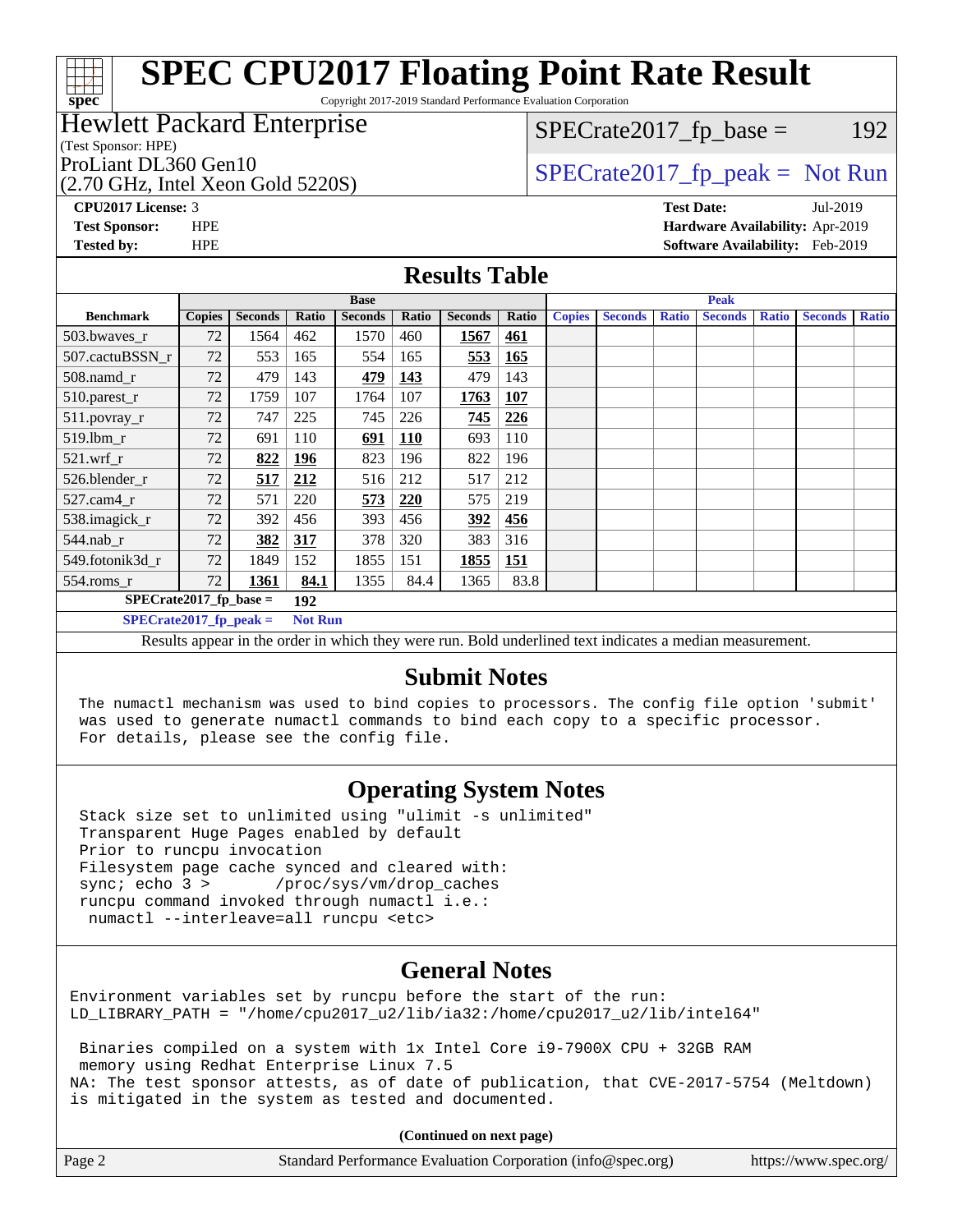Copyright 2017-2019 Standard Performance Evaluation Corporation

### Hewlett Packard Enterprise

 $SPECTate2017<sub>fr</sub> base = 192$ 

## (Test Sponsor: HPE)

(2.70 GHz, Intel Xeon Gold 5220S)

ProLiant DL360 Gen10  $SPECTA 5220S$   $SCHA 5220S$   $SCHB 5220S$ 

**[spec](http://www.spec.org/)**<sup>®</sup>

**[Tested by:](http://www.spec.org/auto/cpu2017/Docs/result-fields.html#Testedby)** HPE **[Software Availability:](http://www.spec.org/auto/cpu2017/Docs/result-fields.html#SoftwareAvailability)** Feb-2019

**[CPU2017 License:](http://www.spec.org/auto/cpu2017/Docs/result-fields.html#CPU2017License)** 3 **[Test Date:](http://www.spec.org/auto/cpu2017/Docs/result-fields.html#TestDate)** Jul-2019 **[Test Sponsor:](http://www.spec.org/auto/cpu2017/Docs/result-fields.html#TestSponsor)** HPE **[Hardware Availability:](http://www.spec.org/auto/cpu2017/Docs/result-fields.html#HardwareAvailability)** Apr-2019

## **[General Notes \(Continued\)](http://www.spec.org/auto/cpu2017/Docs/result-fields.html#GeneralNotes)**

Yes: The test sponsor attests, as of date of publication, that CVE-2017-5753 (Spectre variant 1) is mitigated in the system as tested and documented. Yes: The test sponsor attests, as of date of publication, that CVE-2017-5715 (Spectre variant 2) is mitigated in the system as tested and documented.

## **[Platform Notes](http://www.spec.org/auto/cpu2017/Docs/result-fields.html#PlatformNotes)**

Page 3 Standard Performance Evaluation Corporation [\(info@spec.org\)](mailto:info@spec.org) <https://www.spec.org/> BIOS Configuration: Thermal Configuration set to Maximum Cooling Memory Patrol Scrubbing set to Disabled LLC Prefetch set to Enabled LLC Dead Line Allocation set to Disabled Enhanced Processor Performance set to Enabled Workload Profile set to General Throughput Compute Workload Profile set to Custom Energy/Performance Bias set to Balanced Performance Sysinfo program /home/cpu2017\_u2/bin/sysinfo Rev: r5974 of 2018-05-19 9bcde8f2999c33d61f64985e45859ea9 running on linux-pe3i Wed Jul 3 16:24:29 2019 SUT (System Under Test) info as seen by some common utilities. For more information on this section, see <https://www.spec.org/cpu2017/Docs/config.html#sysinfo> From /proc/cpuinfo model name : Intel(R) Xeon(R) Gold 5220S CPU @ 2.70GHz 2 "physical id"s (chips) 72 "processors" cores, siblings (Caution: counting these is hw and system dependent. The following excerpts from /proc/cpuinfo might not be reliable. Use with caution.) cpu cores : 18 siblings : 36 physical 0: cores 0 1 2 3 8 9 10 11 16 17 18 19 20 24 25 26 27 physical 1: cores 0 1 2 3 8 9 10 11 16 17 18 19 20 24 25 26 27 From lscpu: Architecture: x86\_64 CPU op-mode(s): 32-bit, 64-bit Byte Order: Little Endian  $CPU(s):$  72 On-line CPU(s) list: 0-71 Thread(s) per core: 2 Core(s) per socket: 18 Socket(s): 2 NUMA node(s): 4 Vendor ID: GenuineIntel **(Continued on next page)**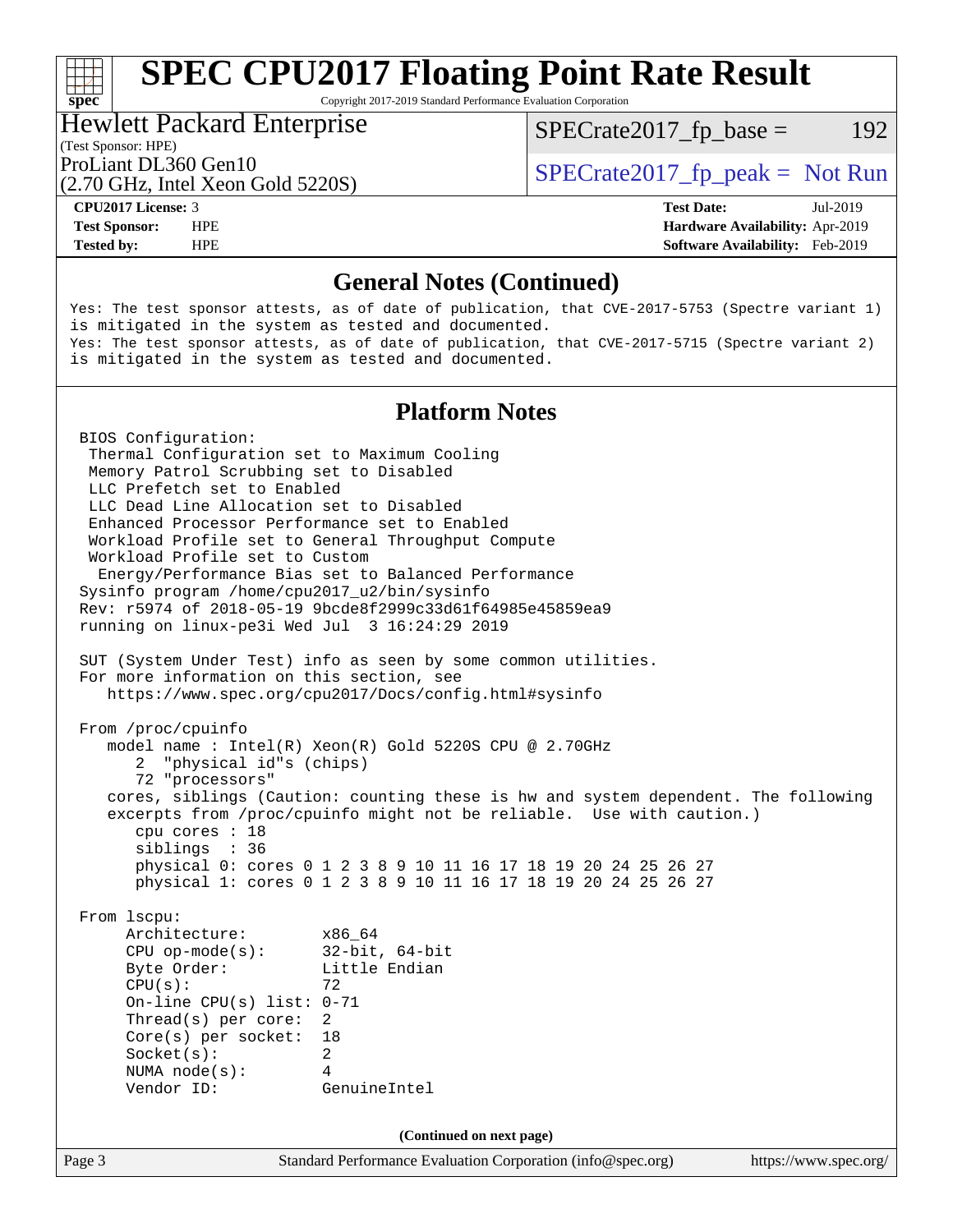Copyright 2017-2019 Standard Performance Evaluation Corporation

## Hewlett Packard Enterprise

 $SPECrate2017_fp\_base = 192$ 

(Test Sponsor: HPE) (2.70 GHz, Intel Xeon Gold 5220S)

ProLiant DL360 Gen10<br>(2.70 GHz, Intel Xeon Gold 52208) [SPECrate2017\\_fp\\_peak =](http://www.spec.org/auto/cpu2017/Docs/result-fields.html#SPECrate2017fppeak) Not Run

**[spec](http://www.spec.org/)**

 $+\ +$ 

**[CPU2017 License:](http://www.spec.org/auto/cpu2017/Docs/result-fields.html#CPU2017License)** 3 **[Test Date:](http://www.spec.org/auto/cpu2017/Docs/result-fields.html#TestDate)** Jul-2019 **[Test Sponsor:](http://www.spec.org/auto/cpu2017/Docs/result-fields.html#TestSponsor)** HPE **[Hardware Availability:](http://www.spec.org/auto/cpu2017/Docs/result-fields.html#HardwareAvailability)** Apr-2019 **[Tested by:](http://www.spec.org/auto/cpu2017/Docs/result-fields.html#Testedby)** HPE **[Software Availability:](http://www.spec.org/auto/cpu2017/Docs/result-fields.html#SoftwareAvailability)** Feb-2019

### **[Platform Notes \(Continued\)](http://www.spec.org/auto/cpu2017/Docs/result-fields.html#PlatformNotes)**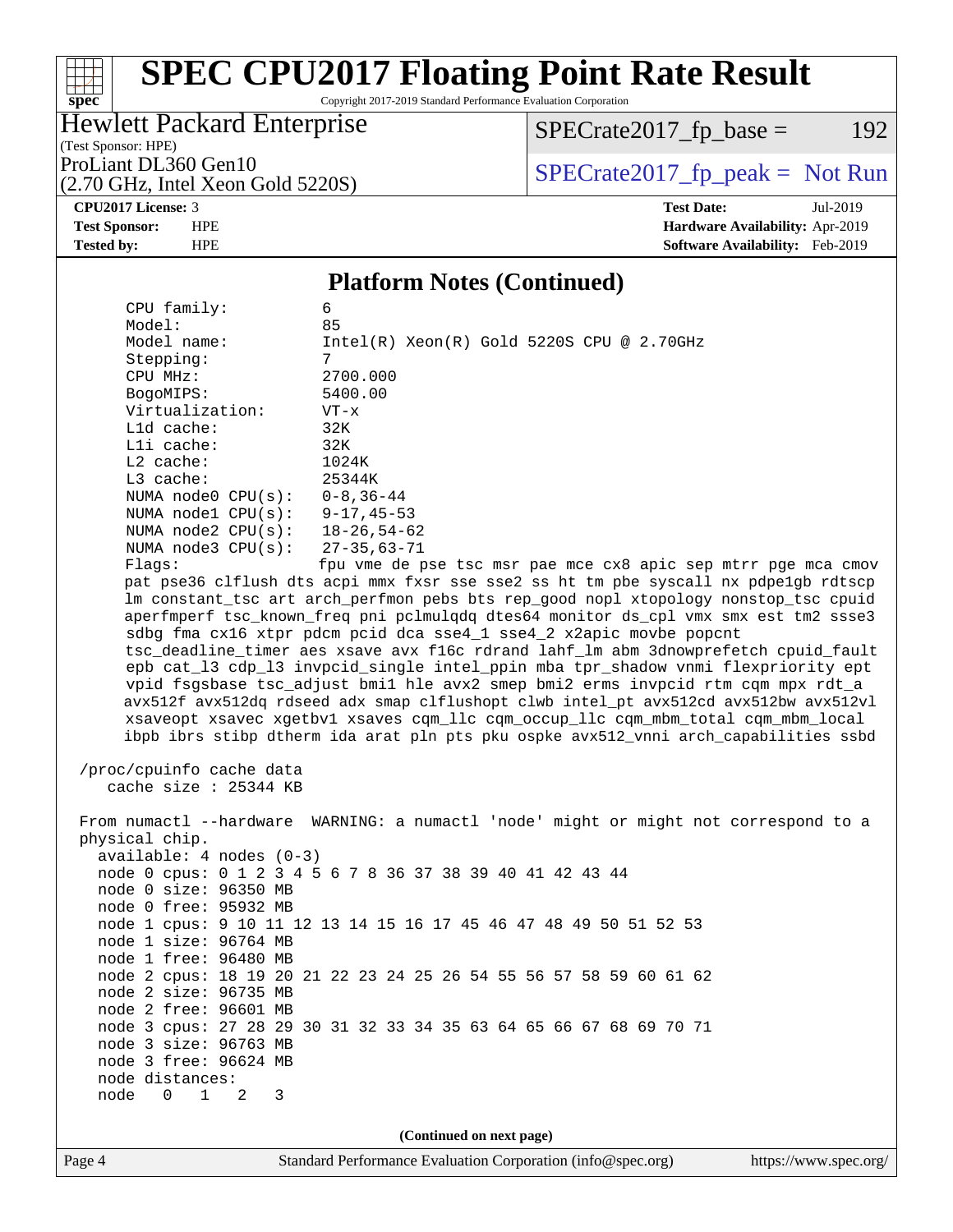| $spec^*$                                                                 | <b>SPEC CPU2017 Floating Point Rate Result</b><br>Copyright 2017-2019 Standard Performance Evaluation Corporation                                                                                                                                                                                                                                                                                                        |                                                                                                     |
|--------------------------------------------------------------------------|--------------------------------------------------------------------------------------------------------------------------------------------------------------------------------------------------------------------------------------------------------------------------------------------------------------------------------------------------------------------------------------------------------------------------|-----------------------------------------------------------------------------------------------------|
| (Test Sponsor: HPE)                                                      | Hewlett Packard Enterprise                                                                                                                                                                                                                                                                                                                                                                                               | $SPECrate2017_fp\_base =$<br>192                                                                    |
| ProLiant DL360 Gen10                                                     | $(2.70 \text{ GHz}, \text{Intel Xeon Gold } 5220\text{S})$                                                                                                                                                                                                                                                                                                                                                               | $SPECrate2017fr peak = Not Run$                                                                     |
| <b>CPU2017 License: 3</b><br><b>Test Sponsor:</b><br><b>Tested by:</b>   | <b>HPE</b><br><b>HPE</b>                                                                                                                                                                                                                                                                                                                                                                                                 | <b>Test Date:</b><br>Jul-2019<br>Hardware Availability: Apr-2019<br>Software Availability: Feb-2019 |
|                                                                          | <b>Platform Notes (Continued)</b>                                                                                                                                                                                                                                                                                                                                                                                        |                                                                                                     |
| 0 :<br>$10 \,$<br>1:<br>21<br>2:<br>31<br>3:<br>31<br>From /proc/meminfo | 31<br>31<br>21<br>10<br>31<br>31<br>31<br>21<br>10<br>31<br>21<br>10                                                                                                                                                                                                                                                                                                                                                     |                                                                                                     |
| MemTotal:<br>Hugepagesize:                                               | 395892608 kB<br>HugePages_Total:<br>0<br>2048 kB                                                                                                                                                                                                                                                                                                                                                                         |                                                                                                     |
| os-release:<br>ID="sles"                                                 | From /etc/*release* /etc/*version*<br>NAME="SLES"<br>VERSION="15"<br>VERSION_ID="15"<br>PRETTY_NAME="SUSE Linux Enterprise Server 15"<br>ID_LIKE="suse"<br>$ANSI$ _COLOR="0;32"<br>$CPE\_NAME='cpe://o:suse: sles:15"$                                                                                                                                                                                                   |                                                                                                     |
| uname $-a$ :                                                             | Linux linux-pe3i 4.12.14-23-default #1 SMP Tue May 29 21:04:44 UTC 2018 (cd0437b)<br>x86_64 x86_64 x86_64 GNU/Linux                                                                                                                                                                                                                                                                                                      |                                                                                                     |
|                                                                          | Kernel self-reported vulnerability status:                                                                                                                                                                                                                                                                                                                                                                               |                                                                                                     |
| IBPB, IBRS_FW                                                            | CVE-2017-5754 (Meltdown):<br>Not affected<br>CVE-2017-5753 (Spectre variant 1): Mitigation: __user pointer sanitization<br>CVE-2017-5715 (Spectre variant 2): Mitigation: Indirect Branch Restricted Speculation,                                                                                                                                                                                                        |                                                                                                     |
|                                                                          | run-level 3 Jul 3 16:21                                                                                                                                                                                                                                                                                                                                                                                                  |                                                                                                     |
|                                                                          | SPEC is set to: /home/cpu2017_u2<br>Filesystem Type Size Used Avail Use% Mounted on<br>$/\text{dev/sda3}$ xfs<br>476G 53G 424G 12% / home                                                                                                                                                                                                                                                                                |                                                                                                     |
| Memory:                                                                  | Additional information from dmidecode follows. WARNING: Use caution when you interpret<br>this section. The 'dmidecode' program reads system data which is "intended to allow<br>hardware to be accurately determined", but the intent may not be met, as there are<br>frequent changes to hardware, firmware, and the "DMTF SMBIOS" standard.<br>BIOS HPE U32 05/21/2019<br>24x UNKNOWN NOT AVAILABLE 16 GB 2 rank 2666 |                                                                                                     |
|                                                                          | (End of data from sysinfo program)                                                                                                                                                                                                                                                                                                                                                                                       |                                                                                                     |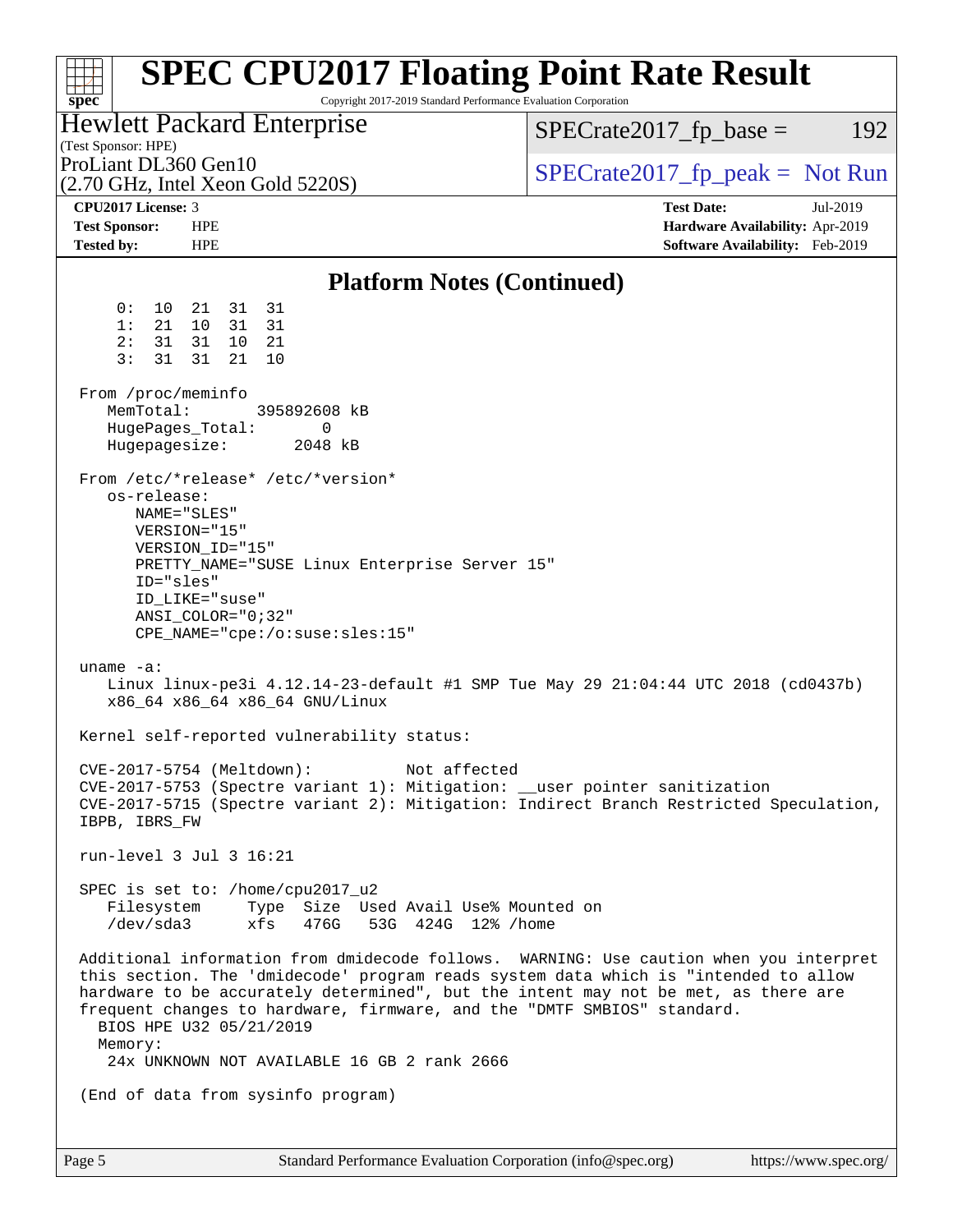Copyright 2017-2019 Standard Performance Evaluation Corporation

## Hewlett Packard Enterprise

(Test Sponsor: HPE)

 $SPECrate2017_fp\_base = 192$ 

(2.70 GHz, Intel Xeon Gold 5220S)

ProLiant DL360 Gen10<br>(2.70 GHz, Intel Xeon Gold 52208) [SPECrate2017\\_fp\\_peak =](http://www.spec.org/auto/cpu2017/Docs/result-fields.html#SPECrate2017fppeak) Not Run

**[spec](http://www.spec.org/)**

 $\pm$ 

**[CPU2017 License:](http://www.spec.org/auto/cpu2017/Docs/result-fields.html#CPU2017License)** 3 **[Test Date:](http://www.spec.org/auto/cpu2017/Docs/result-fields.html#TestDate)** Jul-2019 **[Test Sponsor:](http://www.spec.org/auto/cpu2017/Docs/result-fields.html#TestSponsor)** HPE **[Hardware Availability:](http://www.spec.org/auto/cpu2017/Docs/result-fields.html#HardwareAvailability)** Apr-2019 **[Tested by:](http://www.spec.org/auto/cpu2017/Docs/result-fields.html#Testedby)** HPE **[Software Availability:](http://www.spec.org/auto/cpu2017/Docs/result-fields.html#SoftwareAvailability)** Feb-2019

## **[Compiler Version Notes](http://www.spec.org/auto/cpu2017/Docs/result-fields.html#CompilerVersionNotes)**

| $CC$ 519.1bm_r(base) 538.imagick_r(base) 544.nab_r(base)                                                                                                                                                                                                                                                                                                                 |
|--------------------------------------------------------------------------------------------------------------------------------------------------------------------------------------------------------------------------------------------------------------------------------------------------------------------------------------------------------------------------|
| Intel(R) C Intel(R) 64 Compiler for applications running on Intel(R) 64,<br>Version 19.0.2.187 Build 20190117<br>Copyright (C) 1985-2019 Intel Corporation. All rights reserved.                                                                                                                                                                                         |
|                                                                                                                                                                                                                                                                                                                                                                          |
| CXXC 508.namd_r(base) 510.parest_r(base)                                                                                                                                                                                                                                                                                                                                 |
| Intel(R) $C++$ Intel(R) 64 Compiler for applications running on Intel(R) 64,<br>Version 19.0.2.187 Build 20190117<br>Copyright (C) 1985-2019 Intel Corporation. All rights reserved.                                                                                                                                                                                     |
| $CC$ 511.povray $r(base)$ 526.blender $r(base)$                                                                                                                                                                                                                                                                                                                          |
| Intel(R) $C++$ Intel(R) 64 Compiler for applications running on Intel(R) 64,<br>Version 19.0.2.187 Build 20190117<br>Copyright (C) 1985-2019 Intel Corporation. All rights reserved.<br>Intel(R) C Intel(R) 64 Compiler for applications running on Intel(R) 64,<br>Version 19.0.2.187 Build 20190117<br>Copyright (C) 1985-2019 Intel Corporation. All rights reserved. |
|                                                                                                                                                                                                                                                                                                                                                                          |
| FC 507.cactuBSSN r(base)                                                                                                                                                                                                                                                                                                                                                 |
| Intel(R) $C++$ Intel(R) 64 Compiler for applications running on Intel(R) 64,<br>Version 19.0.2.187 Build 20190117                                                                                                                                                                                                                                                        |
| Copyright (C) 1985-2019 Intel Corporation. All rights reserved.<br>Intel(R) C Intel(R) 64 Compiler for applications running on Intel(R) 64,<br>Version 19.0.2.187 Build 20190117                                                                                                                                                                                         |
| Copyright (C) 1985-2019 Intel Corporation. All rights reserved.<br>$Intel(R)$ Fortran Intel(R) 64 Compiler for applications running on Intel(R)<br>64, Version 19.0.2.187 Build 20190117                                                                                                                                                                                 |
| Copyright (C) 1985-2019 Intel Corporation. All rights reserved.                                                                                                                                                                                                                                                                                                          |
| $503.bwaves_r(base) 549.fotonik3d_r(base) 554.rows_r(base)$<br>FC                                                                                                                                                                                                                                                                                                        |
| $Intel(R)$ Fortran Intel(R) 64 Compiler for applications running on Intel(R)<br>64, Version 19.0.2.187 Build 20190117<br>Copyright (C) 1985-2019 Intel Corporation. All rights reserved.                                                                                                                                                                                 |
| (Continued on next page)                                                                                                                                                                                                                                                                                                                                                 |
|                                                                                                                                                                                                                                                                                                                                                                          |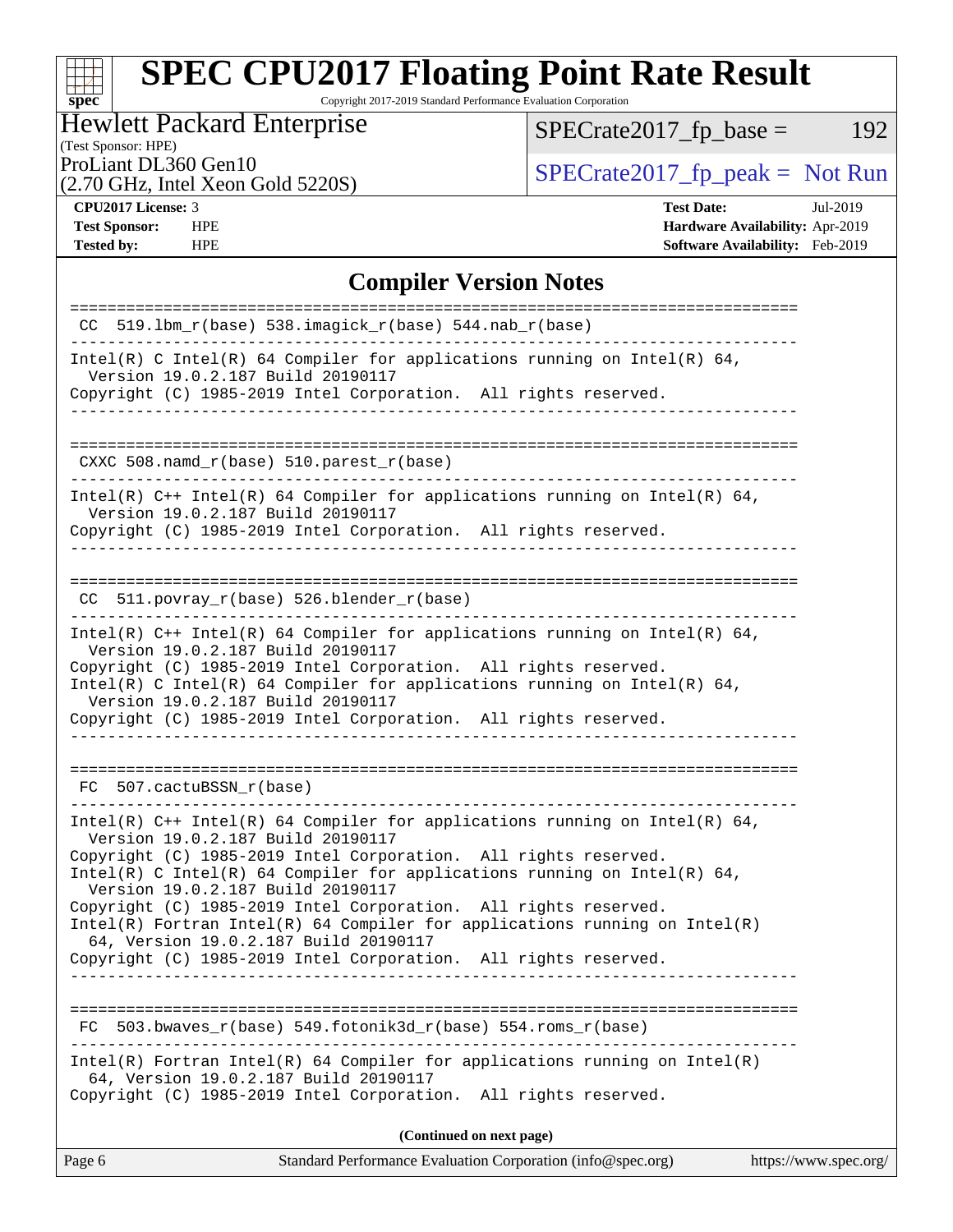Copyright 2017-2019 Standard Performance Evaluation Corporation

### Hewlett Packard Enterprise

(Test Sponsor: HPE)

 $SPECTate2017<sub>fr</sub> base = 192$ 

(2.70 GHz, Intel Xeon Gold 5220S)

ProLiant DL360 Gen10  $SPECrate2017$  fp\_peak = Not Run

==============================================================================

**[spec](http://www.spec.org/)**

**[CPU2017 License:](http://www.spec.org/auto/cpu2017/Docs/result-fields.html#CPU2017License)** 3 **[Test Date:](http://www.spec.org/auto/cpu2017/Docs/result-fields.html#TestDate)** Jul-2019 **[Test Sponsor:](http://www.spec.org/auto/cpu2017/Docs/result-fields.html#TestSponsor)** HPE **[Hardware Availability:](http://www.spec.org/auto/cpu2017/Docs/result-fields.html#HardwareAvailability)** Apr-2019 **[Tested by:](http://www.spec.org/auto/cpu2017/Docs/result-fields.html#Testedby)** HPE **[Software Availability:](http://www.spec.org/auto/cpu2017/Docs/result-fields.html#SoftwareAvailability)** Feb-2019

## **[Compiler Version Notes \(Continued\)](http://www.spec.org/auto/cpu2017/Docs/result-fields.html#CompilerVersionNotes)**

|  | CC $521.$ wrf r(base) 527.cam4 r(base) |  |
|--|----------------------------------------|--|

------------------------------------------------------------------------------ Intel(R) Fortran Intel(R) 64 Compiler for applications running on Intel(R) 64, Version 19.0.2.187 Build 20190117 Copyright (C) 1985-2019 Intel Corporation. All rights reserved. Intel(R) C Intel(R) 64 Compiler for applications running on Intel(R) 64, Version 19.0.2.187 Build 20190117 Copyright (C) 1985-2019 Intel Corporation. All rights reserved. ------------------------------------------------------------------------------

------------------------------------------------------------------------------

## **[Base Compiler Invocation](http://www.spec.org/auto/cpu2017/Docs/result-fields.html#BaseCompilerInvocation)**

[C benchmarks](http://www.spec.org/auto/cpu2017/Docs/result-fields.html#Cbenchmarks): [icc -m64 -std=c11](http://www.spec.org/cpu2017/results/res2019q3/cpu2017-20190723-16353.flags.html#user_CCbase_intel_icc_64bit_c11_33ee0cdaae7deeeab2a9725423ba97205ce30f63b9926c2519791662299b76a0318f32ddfffdc46587804de3178b4f9328c46fa7c2b0cd779d7a61945c91cd35)

[C++ benchmarks:](http://www.spec.org/auto/cpu2017/Docs/result-fields.html#CXXbenchmarks) [icpc -m64](http://www.spec.org/cpu2017/results/res2019q3/cpu2017-20190723-16353.flags.html#user_CXXbase_intel_icpc_64bit_4ecb2543ae3f1412ef961e0650ca070fec7b7afdcd6ed48761b84423119d1bf6bdf5cad15b44d48e7256388bc77273b966e5eb805aefd121eb22e9299b2ec9d9)

[Fortran benchmarks](http://www.spec.org/auto/cpu2017/Docs/result-fields.html#Fortranbenchmarks): [ifort -m64](http://www.spec.org/cpu2017/results/res2019q3/cpu2017-20190723-16353.flags.html#user_FCbase_intel_ifort_64bit_24f2bb282fbaeffd6157abe4f878425411749daecae9a33200eee2bee2fe76f3b89351d69a8130dd5949958ce389cf37ff59a95e7a40d588e8d3a57e0c3fd751)

[Benchmarks using both Fortran and C](http://www.spec.org/auto/cpu2017/Docs/result-fields.html#BenchmarksusingbothFortranandC): [ifort -m64](http://www.spec.org/cpu2017/results/res2019q3/cpu2017-20190723-16353.flags.html#user_CC_FCbase_intel_ifort_64bit_24f2bb282fbaeffd6157abe4f878425411749daecae9a33200eee2bee2fe76f3b89351d69a8130dd5949958ce389cf37ff59a95e7a40d588e8d3a57e0c3fd751) [icc -m64 -std=c11](http://www.spec.org/cpu2017/results/res2019q3/cpu2017-20190723-16353.flags.html#user_CC_FCbase_intel_icc_64bit_c11_33ee0cdaae7deeeab2a9725423ba97205ce30f63b9926c2519791662299b76a0318f32ddfffdc46587804de3178b4f9328c46fa7c2b0cd779d7a61945c91cd35)

[Benchmarks using both C and C++](http://www.spec.org/auto/cpu2017/Docs/result-fields.html#BenchmarksusingbothCandCXX): [icpc -m64](http://www.spec.org/cpu2017/results/res2019q3/cpu2017-20190723-16353.flags.html#user_CC_CXXbase_intel_icpc_64bit_4ecb2543ae3f1412ef961e0650ca070fec7b7afdcd6ed48761b84423119d1bf6bdf5cad15b44d48e7256388bc77273b966e5eb805aefd121eb22e9299b2ec9d9) [icc -m64 -std=c11](http://www.spec.org/cpu2017/results/res2019q3/cpu2017-20190723-16353.flags.html#user_CC_CXXbase_intel_icc_64bit_c11_33ee0cdaae7deeeab2a9725423ba97205ce30f63b9926c2519791662299b76a0318f32ddfffdc46587804de3178b4f9328c46fa7c2b0cd779d7a61945c91cd35)

[Benchmarks using Fortran, C, and C++:](http://www.spec.org/auto/cpu2017/Docs/result-fields.html#BenchmarksusingFortranCandCXX) [icpc -m64](http://www.spec.org/cpu2017/results/res2019q3/cpu2017-20190723-16353.flags.html#user_CC_CXX_FCbase_intel_icpc_64bit_4ecb2543ae3f1412ef961e0650ca070fec7b7afdcd6ed48761b84423119d1bf6bdf5cad15b44d48e7256388bc77273b966e5eb805aefd121eb22e9299b2ec9d9) [icc -m64 -std=c11](http://www.spec.org/cpu2017/results/res2019q3/cpu2017-20190723-16353.flags.html#user_CC_CXX_FCbase_intel_icc_64bit_c11_33ee0cdaae7deeeab2a9725423ba97205ce30f63b9926c2519791662299b76a0318f32ddfffdc46587804de3178b4f9328c46fa7c2b0cd779d7a61945c91cd35) [ifort -m64](http://www.spec.org/cpu2017/results/res2019q3/cpu2017-20190723-16353.flags.html#user_CC_CXX_FCbase_intel_ifort_64bit_24f2bb282fbaeffd6157abe4f878425411749daecae9a33200eee2bee2fe76f3b89351d69a8130dd5949958ce389cf37ff59a95e7a40d588e8d3a57e0c3fd751)

## **[Base Portability Flags](http://www.spec.org/auto/cpu2017/Docs/result-fields.html#BasePortabilityFlags)**

 503.bwaves\_r: [-DSPEC\\_LP64](http://www.spec.org/cpu2017/results/res2019q3/cpu2017-20190723-16353.flags.html#suite_basePORTABILITY503_bwaves_r_DSPEC_LP64) 507.cactuBSSN\_r: [-DSPEC\\_LP64](http://www.spec.org/cpu2017/results/res2019q3/cpu2017-20190723-16353.flags.html#suite_basePORTABILITY507_cactuBSSN_r_DSPEC_LP64) 508.namd\_r: [-DSPEC\\_LP64](http://www.spec.org/cpu2017/results/res2019q3/cpu2017-20190723-16353.flags.html#suite_basePORTABILITY508_namd_r_DSPEC_LP64) 510.parest\_r: [-DSPEC\\_LP64](http://www.spec.org/cpu2017/results/res2019q3/cpu2017-20190723-16353.flags.html#suite_basePORTABILITY510_parest_r_DSPEC_LP64) 511.povray\_r: [-DSPEC\\_LP64](http://www.spec.org/cpu2017/results/res2019q3/cpu2017-20190723-16353.flags.html#suite_basePORTABILITY511_povray_r_DSPEC_LP64) 519.lbm\_r: [-DSPEC\\_LP64](http://www.spec.org/cpu2017/results/res2019q3/cpu2017-20190723-16353.flags.html#suite_basePORTABILITY519_lbm_r_DSPEC_LP64) 521.wrf\_r: [-DSPEC\\_LP64](http://www.spec.org/cpu2017/results/res2019q3/cpu2017-20190723-16353.flags.html#suite_basePORTABILITY521_wrf_r_DSPEC_LP64) [-DSPEC\\_CASE\\_FLAG](http://www.spec.org/cpu2017/results/res2019q3/cpu2017-20190723-16353.flags.html#b521.wrf_r_baseCPORTABILITY_DSPEC_CASE_FLAG) [-convert big\\_endian](http://www.spec.org/cpu2017/results/res2019q3/cpu2017-20190723-16353.flags.html#user_baseFPORTABILITY521_wrf_r_convert_big_endian_c3194028bc08c63ac5d04de18c48ce6d347e4e562e8892b8bdbdc0214820426deb8554edfa529a3fb25a586e65a3d812c835984020483e7e73212c4d31a38223) 526.blender\_r: [-DSPEC\\_LP64](http://www.spec.org/cpu2017/results/res2019q3/cpu2017-20190723-16353.flags.html#suite_basePORTABILITY526_blender_r_DSPEC_LP64) [-DSPEC\\_LINUX](http://www.spec.org/cpu2017/results/res2019q3/cpu2017-20190723-16353.flags.html#b526.blender_r_baseCPORTABILITY_DSPEC_LINUX) [-funsigned-char](http://www.spec.org/cpu2017/results/res2019q3/cpu2017-20190723-16353.flags.html#user_baseCPORTABILITY526_blender_r_force_uchar_40c60f00ab013830e2dd6774aeded3ff59883ba5a1fc5fc14077f794d777847726e2a5858cbc7672e36e1b067e7e5c1d9a74f7176df07886a243d7cc18edfe67)

**(Continued on next page)**

Page 7 Standard Performance Evaluation Corporation [\(info@spec.org\)](mailto:info@spec.org) <https://www.spec.org/>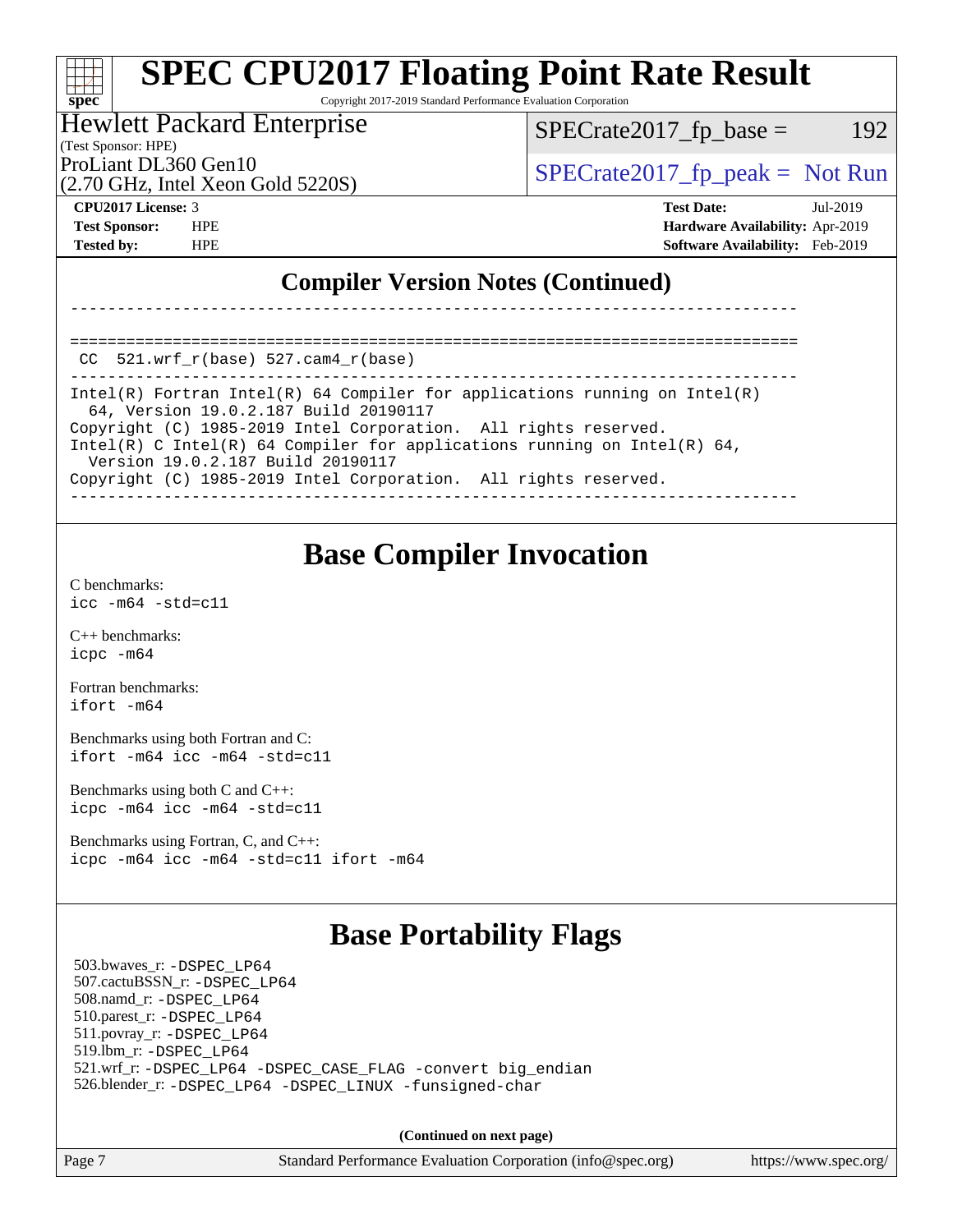## ti h **[spec](http://www.spec.org/)**

# **[SPEC CPU2017 Floating Point Rate Result](http://www.spec.org/auto/cpu2017/Docs/result-fields.html#SPECCPU2017FloatingPointRateResult)**

Copyright 2017-2019 Standard Performance Evaluation Corporation

### (Test Sponsor: HPE) Hewlett Packard Enterprise

 $SPECTate2017<sub>fr</sub> base = 192$ 

(2.70 GHz, Intel Xeon Gold 5220S)

ProLiant DL360 Gen10  $SPECrate2017$  fp\_peak = Not Run

**[CPU2017 License:](http://www.spec.org/auto/cpu2017/Docs/result-fields.html#CPU2017License)** 3 **[Test Date:](http://www.spec.org/auto/cpu2017/Docs/result-fields.html#TestDate)** Jul-2019 **[Test Sponsor:](http://www.spec.org/auto/cpu2017/Docs/result-fields.html#TestSponsor)** HPE **[Hardware Availability:](http://www.spec.org/auto/cpu2017/Docs/result-fields.html#HardwareAvailability)** Apr-2019 **[Tested by:](http://www.spec.org/auto/cpu2017/Docs/result-fields.html#Testedby)** HPE **[Software Availability:](http://www.spec.org/auto/cpu2017/Docs/result-fields.html#SoftwareAvailability)** Feb-2019

## **[Base Portability Flags \(Continued\)](http://www.spec.org/auto/cpu2017/Docs/result-fields.html#BasePortabilityFlags)**

 527.cam4\_r: [-DSPEC\\_LP64](http://www.spec.org/cpu2017/results/res2019q3/cpu2017-20190723-16353.flags.html#suite_basePORTABILITY527_cam4_r_DSPEC_LP64) [-DSPEC\\_CASE\\_FLAG](http://www.spec.org/cpu2017/results/res2019q3/cpu2017-20190723-16353.flags.html#b527.cam4_r_baseCPORTABILITY_DSPEC_CASE_FLAG) 538.imagick\_r: [-DSPEC\\_LP64](http://www.spec.org/cpu2017/results/res2019q3/cpu2017-20190723-16353.flags.html#suite_basePORTABILITY538_imagick_r_DSPEC_LP64) 544.nab\_r: [-DSPEC\\_LP64](http://www.spec.org/cpu2017/results/res2019q3/cpu2017-20190723-16353.flags.html#suite_basePORTABILITY544_nab_r_DSPEC_LP64) 549.fotonik3d\_r: [-DSPEC\\_LP64](http://www.spec.org/cpu2017/results/res2019q3/cpu2017-20190723-16353.flags.html#suite_basePORTABILITY549_fotonik3d_r_DSPEC_LP64) 554.roms\_r: [-DSPEC\\_LP64](http://www.spec.org/cpu2017/results/res2019q3/cpu2017-20190723-16353.flags.html#suite_basePORTABILITY554_roms_r_DSPEC_LP64)

## **[Base Optimization Flags](http://www.spec.org/auto/cpu2017/Docs/result-fields.html#BaseOptimizationFlags)**

[C benchmarks](http://www.spec.org/auto/cpu2017/Docs/result-fields.html#Cbenchmarks): [-xCORE-AVX2](http://www.spec.org/cpu2017/results/res2019q3/cpu2017-20190723-16353.flags.html#user_CCbase_f-xCORE-AVX2) [-ipo](http://www.spec.org/cpu2017/results/res2019q3/cpu2017-20190723-16353.flags.html#user_CCbase_f-ipo) [-O3](http://www.spec.org/cpu2017/results/res2019q3/cpu2017-20190723-16353.flags.html#user_CCbase_f-O3) [-no-prec-div](http://www.spec.org/cpu2017/results/res2019q3/cpu2017-20190723-16353.flags.html#user_CCbase_f-no-prec-div) [-qopt-prefetch](http://www.spec.org/cpu2017/results/res2019q3/cpu2017-20190723-16353.flags.html#user_CCbase_f-qopt-prefetch) [-ffinite-math-only](http://www.spec.org/cpu2017/results/res2019q3/cpu2017-20190723-16353.flags.html#user_CCbase_f_finite_math_only_cb91587bd2077682c4b38af759c288ed7c732db004271a9512da14a4f8007909a5f1427ecbf1a0fb78ff2a814402c6114ac565ca162485bbcae155b5e4258871) [-qopt-mem-layout-trans=4](http://www.spec.org/cpu2017/results/res2019q3/cpu2017-20190723-16353.flags.html#user_CCbase_f-qopt-mem-layout-trans_fa39e755916c150a61361b7846f310bcdf6f04e385ef281cadf3647acec3f0ae266d1a1d22d972a7087a248fd4e6ca390a3634700869573d231a252c784941a8) [C++ benchmarks:](http://www.spec.org/auto/cpu2017/Docs/result-fields.html#CXXbenchmarks) [-xCORE-AVX2](http://www.spec.org/cpu2017/results/res2019q3/cpu2017-20190723-16353.flags.html#user_CXXbase_f-xCORE-AVX2) [-ipo](http://www.spec.org/cpu2017/results/res2019q3/cpu2017-20190723-16353.flags.html#user_CXXbase_f-ipo) [-O3](http://www.spec.org/cpu2017/results/res2019q3/cpu2017-20190723-16353.flags.html#user_CXXbase_f-O3) [-no-prec-div](http://www.spec.org/cpu2017/results/res2019q3/cpu2017-20190723-16353.flags.html#user_CXXbase_f-no-prec-div) [-qopt-prefetch](http://www.spec.org/cpu2017/results/res2019q3/cpu2017-20190723-16353.flags.html#user_CXXbase_f-qopt-prefetch) [-ffinite-math-only](http://www.spec.org/cpu2017/results/res2019q3/cpu2017-20190723-16353.flags.html#user_CXXbase_f_finite_math_only_cb91587bd2077682c4b38af759c288ed7c732db004271a9512da14a4f8007909a5f1427ecbf1a0fb78ff2a814402c6114ac565ca162485bbcae155b5e4258871) [-qopt-mem-layout-trans=4](http://www.spec.org/cpu2017/results/res2019q3/cpu2017-20190723-16353.flags.html#user_CXXbase_f-qopt-mem-layout-trans_fa39e755916c150a61361b7846f310bcdf6f04e385ef281cadf3647acec3f0ae266d1a1d22d972a7087a248fd4e6ca390a3634700869573d231a252c784941a8) [Fortran benchmarks](http://www.spec.org/auto/cpu2017/Docs/result-fields.html#Fortranbenchmarks): [-xCORE-AVX2](http://www.spec.org/cpu2017/results/res2019q3/cpu2017-20190723-16353.flags.html#user_FCbase_f-xCORE-AVX2) [-ipo](http://www.spec.org/cpu2017/results/res2019q3/cpu2017-20190723-16353.flags.html#user_FCbase_f-ipo) [-O3](http://www.spec.org/cpu2017/results/res2019q3/cpu2017-20190723-16353.flags.html#user_FCbase_f-O3) [-no-prec-div](http://www.spec.org/cpu2017/results/res2019q3/cpu2017-20190723-16353.flags.html#user_FCbase_f-no-prec-div) [-qopt-prefetch](http://www.spec.org/cpu2017/results/res2019q3/cpu2017-20190723-16353.flags.html#user_FCbase_f-qopt-prefetch) [-ffinite-math-only](http://www.spec.org/cpu2017/results/res2019q3/cpu2017-20190723-16353.flags.html#user_FCbase_f_finite_math_only_cb91587bd2077682c4b38af759c288ed7c732db004271a9512da14a4f8007909a5f1427ecbf1a0fb78ff2a814402c6114ac565ca162485bbcae155b5e4258871) [-qopt-mem-layout-trans=4](http://www.spec.org/cpu2017/results/res2019q3/cpu2017-20190723-16353.flags.html#user_FCbase_f-qopt-mem-layout-trans_fa39e755916c150a61361b7846f310bcdf6f04e385ef281cadf3647acec3f0ae266d1a1d22d972a7087a248fd4e6ca390a3634700869573d231a252c784941a8) [-auto](http://www.spec.org/cpu2017/results/res2019q3/cpu2017-20190723-16353.flags.html#user_FCbase_f-auto) [-nostandard-realloc-lhs](http://www.spec.org/cpu2017/results/res2019q3/cpu2017-20190723-16353.flags.html#user_FCbase_f_2003_std_realloc_82b4557e90729c0f113870c07e44d33d6f5a304b4f63d4c15d2d0f1fab99f5daaed73bdb9275d9ae411527f28b936061aa8b9c8f2d63842963b95c9dd6426b8a) [-align array32byte](http://www.spec.org/cpu2017/results/res2019q3/cpu2017-20190723-16353.flags.html#user_FCbase_align_array32byte_b982fe038af199962ba9a80c053b8342c548c85b40b8e86eb3cc33dee0d7986a4af373ac2d51c3f7cf710a18d62fdce2948f201cd044323541f22fc0fffc51b6) [Benchmarks using both Fortran and C](http://www.spec.org/auto/cpu2017/Docs/result-fields.html#BenchmarksusingbothFortranandC): [-xCORE-AVX2](http://www.spec.org/cpu2017/results/res2019q3/cpu2017-20190723-16353.flags.html#user_CC_FCbase_f-xCORE-AVX2) [-ipo](http://www.spec.org/cpu2017/results/res2019q3/cpu2017-20190723-16353.flags.html#user_CC_FCbase_f-ipo) [-O3](http://www.spec.org/cpu2017/results/res2019q3/cpu2017-20190723-16353.flags.html#user_CC_FCbase_f-O3) [-no-prec-div](http://www.spec.org/cpu2017/results/res2019q3/cpu2017-20190723-16353.flags.html#user_CC_FCbase_f-no-prec-div) [-qopt-prefetch](http://www.spec.org/cpu2017/results/res2019q3/cpu2017-20190723-16353.flags.html#user_CC_FCbase_f-qopt-prefetch) [-ffinite-math-only](http://www.spec.org/cpu2017/results/res2019q3/cpu2017-20190723-16353.flags.html#user_CC_FCbase_f_finite_math_only_cb91587bd2077682c4b38af759c288ed7c732db004271a9512da14a4f8007909a5f1427ecbf1a0fb78ff2a814402c6114ac565ca162485bbcae155b5e4258871) [-qopt-mem-layout-trans=4](http://www.spec.org/cpu2017/results/res2019q3/cpu2017-20190723-16353.flags.html#user_CC_FCbase_f-qopt-mem-layout-trans_fa39e755916c150a61361b7846f310bcdf6f04e385ef281cadf3647acec3f0ae266d1a1d22d972a7087a248fd4e6ca390a3634700869573d231a252c784941a8) [-auto](http://www.spec.org/cpu2017/results/res2019q3/cpu2017-20190723-16353.flags.html#user_CC_FCbase_f-auto) [-nostandard-realloc-lhs](http://www.spec.org/cpu2017/results/res2019q3/cpu2017-20190723-16353.flags.html#user_CC_FCbase_f_2003_std_realloc_82b4557e90729c0f113870c07e44d33d6f5a304b4f63d4c15d2d0f1fab99f5daaed73bdb9275d9ae411527f28b936061aa8b9c8f2d63842963b95c9dd6426b8a) [-align array32byte](http://www.spec.org/cpu2017/results/res2019q3/cpu2017-20190723-16353.flags.html#user_CC_FCbase_align_array32byte_b982fe038af199962ba9a80c053b8342c548c85b40b8e86eb3cc33dee0d7986a4af373ac2d51c3f7cf710a18d62fdce2948f201cd044323541f22fc0fffc51b6)

[Benchmarks using both C and C++](http://www.spec.org/auto/cpu2017/Docs/result-fields.html#BenchmarksusingbothCandCXX): [-xCORE-AVX2](http://www.spec.org/cpu2017/results/res2019q3/cpu2017-20190723-16353.flags.html#user_CC_CXXbase_f-xCORE-AVX2) [-ipo](http://www.spec.org/cpu2017/results/res2019q3/cpu2017-20190723-16353.flags.html#user_CC_CXXbase_f-ipo) [-O3](http://www.spec.org/cpu2017/results/res2019q3/cpu2017-20190723-16353.flags.html#user_CC_CXXbase_f-O3) [-no-prec-div](http://www.spec.org/cpu2017/results/res2019q3/cpu2017-20190723-16353.flags.html#user_CC_CXXbase_f-no-prec-div) [-qopt-prefetch](http://www.spec.org/cpu2017/results/res2019q3/cpu2017-20190723-16353.flags.html#user_CC_CXXbase_f-qopt-prefetch) [-ffinite-math-only](http://www.spec.org/cpu2017/results/res2019q3/cpu2017-20190723-16353.flags.html#user_CC_CXXbase_f_finite_math_only_cb91587bd2077682c4b38af759c288ed7c732db004271a9512da14a4f8007909a5f1427ecbf1a0fb78ff2a814402c6114ac565ca162485bbcae155b5e4258871) [-qopt-mem-layout-trans=4](http://www.spec.org/cpu2017/results/res2019q3/cpu2017-20190723-16353.flags.html#user_CC_CXXbase_f-qopt-mem-layout-trans_fa39e755916c150a61361b7846f310bcdf6f04e385ef281cadf3647acec3f0ae266d1a1d22d972a7087a248fd4e6ca390a3634700869573d231a252c784941a8)

[Benchmarks using Fortran, C, and C++:](http://www.spec.org/auto/cpu2017/Docs/result-fields.html#BenchmarksusingFortranCandCXX) [-xCORE-AVX2](http://www.spec.org/cpu2017/results/res2019q3/cpu2017-20190723-16353.flags.html#user_CC_CXX_FCbase_f-xCORE-AVX2) [-ipo](http://www.spec.org/cpu2017/results/res2019q3/cpu2017-20190723-16353.flags.html#user_CC_CXX_FCbase_f-ipo) [-O3](http://www.spec.org/cpu2017/results/res2019q3/cpu2017-20190723-16353.flags.html#user_CC_CXX_FCbase_f-O3) [-no-prec-div](http://www.spec.org/cpu2017/results/res2019q3/cpu2017-20190723-16353.flags.html#user_CC_CXX_FCbase_f-no-prec-div) [-qopt-prefetch](http://www.spec.org/cpu2017/results/res2019q3/cpu2017-20190723-16353.flags.html#user_CC_CXX_FCbase_f-qopt-prefetch) [-ffinite-math-only](http://www.spec.org/cpu2017/results/res2019q3/cpu2017-20190723-16353.flags.html#user_CC_CXX_FCbase_f_finite_math_only_cb91587bd2077682c4b38af759c288ed7c732db004271a9512da14a4f8007909a5f1427ecbf1a0fb78ff2a814402c6114ac565ca162485bbcae155b5e4258871) [-qopt-mem-layout-trans=4](http://www.spec.org/cpu2017/results/res2019q3/cpu2017-20190723-16353.flags.html#user_CC_CXX_FCbase_f-qopt-mem-layout-trans_fa39e755916c150a61361b7846f310bcdf6f04e385ef281cadf3647acec3f0ae266d1a1d22d972a7087a248fd4e6ca390a3634700869573d231a252c784941a8) [-auto](http://www.spec.org/cpu2017/results/res2019q3/cpu2017-20190723-16353.flags.html#user_CC_CXX_FCbase_f-auto) [-nostandard-realloc-lhs](http://www.spec.org/cpu2017/results/res2019q3/cpu2017-20190723-16353.flags.html#user_CC_CXX_FCbase_f_2003_std_realloc_82b4557e90729c0f113870c07e44d33d6f5a304b4f63d4c15d2d0f1fab99f5daaed73bdb9275d9ae411527f28b936061aa8b9c8f2d63842963b95c9dd6426b8a) [-align array32byte](http://www.spec.org/cpu2017/results/res2019q3/cpu2017-20190723-16353.flags.html#user_CC_CXX_FCbase_align_array32byte_b982fe038af199962ba9a80c053b8342c548c85b40b8e86eb3cc33dee0d7986a4af373ac2d51c3f7cf710a18d62fdce2948f201cd044323541f22fc0fffc51b6)

The flags files that were used to format this result can be browsed at <http://www.spec.org/cpu2017/flags/HPE-Platform-Flags-Intel-V1.2-CLX-revB.html> <http://www.spec.org/cpu2017/flags/Intel-ic18.0-official-linux64.2019-04-03.html>

You can also download the XML flags sources by saving the following links: <http://www.spec.org/cpu2017/flags/HPE-Platform-Flags-Intel-V1.2-CLX-revB.xml> <http://www.spec.org/cpu2017/flags/Intel-ic18.0-official-linux64.2019-04-03.xml>